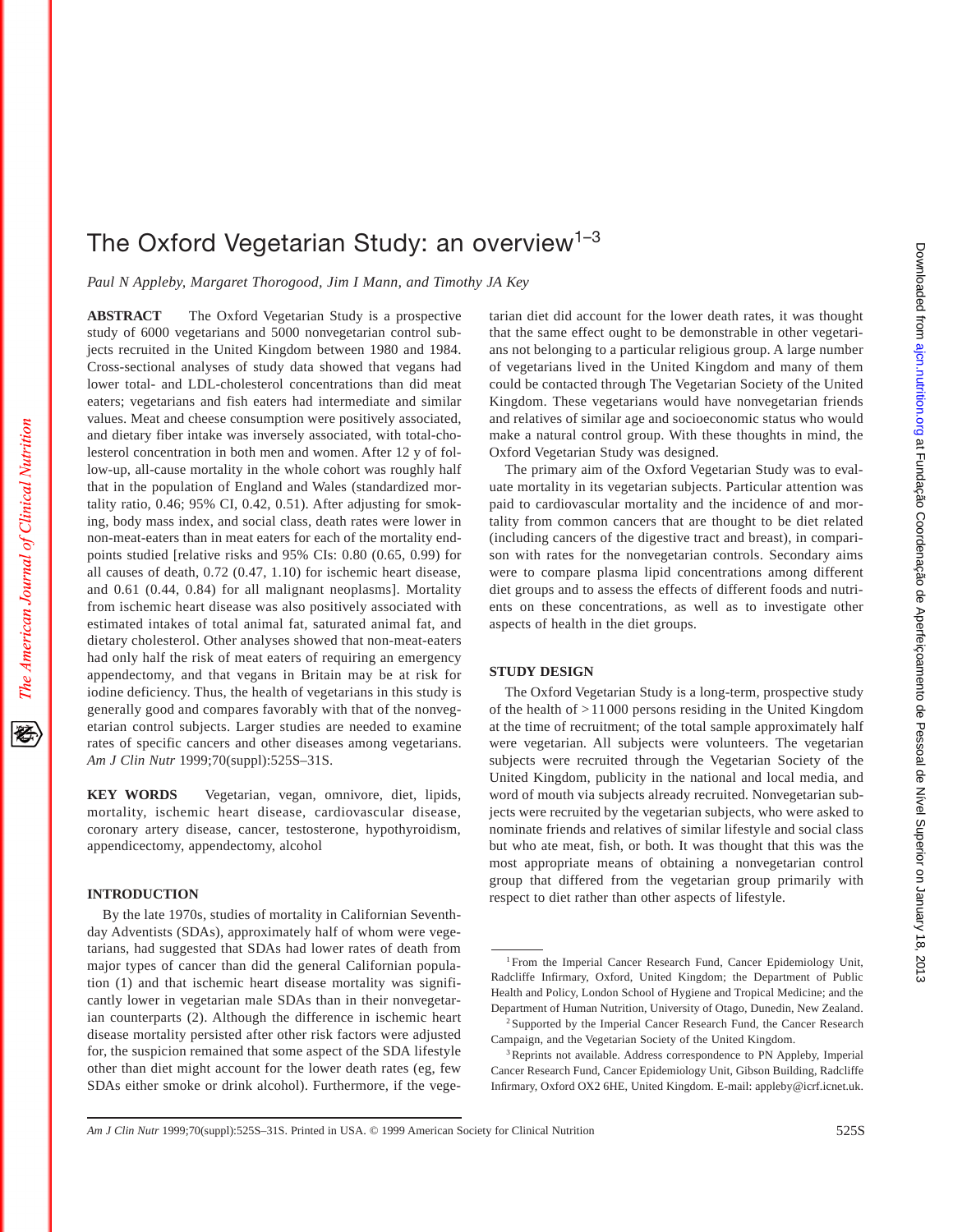A total of 11 140 subjects were recruited between September, 1980, and January, 1984. Upon entry to the study, subjects completed a questionnaire concerning their diet (in the form of a simple food frequency questionnaire), other lifestyle factors related to health (smoking, alcohol consumption, and amount of exercise), date of birth, occupation, height and weight, medical history (including family history of serious diseases and, for women, reproductive history), and membership in vegetarian organizations. Subjects were divided into appropriate diet groups for subsequent analysis by using their answers to questions about consumption of foods of animal origin (meat, fish, milk, cheese, and eggs). At the same time, each subject was identified at the UK National Health Service central register and subsequently followed-up for information on death and cancer registration. For those subjects who subsequently died, death certificates were obtained and coded for underlying cause of death by a single investigator (JIM) by using the *International Classification of Diseases*, ninth revision (3). This coding was carried out blind to the subject's diet and other lifestyle characteristics.

Between April 1984 and January 1986, all surviving subjects under age 70 y were sent a kit consisting of a 10-mL heparin-containing tube, a syringe, and an explanatory letter for their general practitioner, who was asked to take a blood sample and send it to our laboratory in Oxford for analysis. We obtained plasma lipid measurements for 3773 subjects, a response rate of  $\approx$ 40%. Totalcholesterol concentration was measured directly and LDL- and HDL-cholesterol concentrations were calculated by subtraction as described elsewhere (4). Triacylglycerol concentration was not measured because, for practical reasons, it was not possible to ensure that the blood samples were collected under fasting conditions.

In a separate exercise, between September 1985 and July 1986 all surviving subjects were sent a dietary record booklet that contained some general questions relating to their usual diet and a 4-d diet diary for completion on the first 2 weekdays after receiving the booklet and both days of the following weekend, as described elsewhere (5). The 4-d diet diaries included photographs of 3 portion sizes for each of 14 common foods; this method has been shown to produce reasonable estimates of nutrient intake in comparison with 7-d records of weighed food consumption (6). At the same time, subjects were also sent a simple form asking whether they had had an appendectomy, and if so, to give their age at the time and further details of the operation which were used to classify each appendectomy as either emergency or nonemergency. Among the general questions in the dietary record booklet was one that asked subjects to list the periods of their life, if any, during which they had not eaten meat. By combining the answers to these 2 separate questions we were able to compare self-reported emergency appendectomy rates in meat eaters and non-meat-eaters.

## **PLASMA LIPIDS**

#### **Plasma lipids and diet groups**

The first article published about this study compared concentrations of total cholesterol and various lipoprotein fractions in 4 diet groups: vegans, who never ate animal products; vegetarians, who never ate meat or fish but did eat dairy products, eggs, or both; fish eaters, who ate fish but no meat; and meat eaters (4). Both totaland LDL-cholesterol concentrations were significantly lower in vegans than in meat eaters, whereas vegetarians and fish eaters had similar, intermediate values. HDL-cholesterol concentrations were highest in fish eaters but did not differ among the other diet groups. Mean cholesterol concentrations for vegans, vegetarians, fish eaters, and meat eaters, adjusted for age and sex, are shown in **Table 1**. On the basis of these results, it was predicted that the incidence of ischemic heart disease might be 24% lower in lifelong vegetarians and 57% lower in lifelong vegans than in meat eaters. A brief follow-up article reported that the differences in plasma lipid concentrations among the diet groups remained after further adjustment for body mass index, and a significant inverse relation between height and each of total-, LDL-, and HDL-cholesterol concentrations was found (7).

## **Plasma lipids and nutrient intake**

The relation between diet and plasma lipids was examined further in a 1990 article (5). For this report, cholesterol concentrations in 208 subjects matched for age and sex (26 men and 26 women from each of the same 4 diet groups as in the previous analysis) were analyzed in relation to nutrient intakes calculated from their diet diaries. Macronutrient intakes and cholesterol concentrations were compared by diet group for men and women separately, and partial correlation coefficients were used to compare selected dietary variables with total- and HDL-cholesterol concentrations. Mean daily intakes of selected nutrients by diet group are shown in **Table 2**. Intakes of protein, carbohydrate, total fat, and saturated fat (each expressed as a percentage of total energy), dietary cholesterol, and dietary fiber, and the ratio of polyunsaturated to saturated fatty acids (P:S ratio) each showed significant differences among diet groups for both men and women, although there was no significant difference in total energy intake among the groups for either sex. In general, vegans consumed more carbohydrate and dietary fiber, less saturated fat, negligible quantities of dietary cholesterol, and had a higher P:S ratio than subjects in the other diet groups. Protein intake was generally lower in the non-meat-eating diet groups. There was a highly significant, positive correlation between plasma total-cholesterol concentration and the Keys dietary score (8) after controlling for age, sex, and body mass index (partial Downloaded from ajon.nutrition.org at Fundação Coordenação de Aperfeiçoamento de Pessoal de Nível Superior on January 18, 2013 Downloaded from [ajcn.nutrition.org](http://ajcn.nutrition.org/) at Fundação Coordenação de Aperfeiçoamento de Pessoal de Nível Superior on January 18, 2013

**TABLE 1**

Plasma lipid concentrations by diet group, adjusted for age and sex*<sup>1</sup>*

| Dietary group              | Total cholesterol | LDL cholesterol  | HDL cholesterol  |  |
|----------------------------|-------------------|------------------|------------------|--|
|                            |                   | mmol/L           |                  |  |
| Vegans $(n = 114)$         | $4.29 \pm 0.140$  | $2.28 \pm 0.126$ | $1.49 \pm 0.048$ |  |
| Vegetarians ( $n = 1550$ ) | $4.88 \pm 0.100$  | $2.74 \pm 0.090$ | $1.50 \pm 0.035$ |  |
| Fish eaters $(n = 415)$    | $5.01 \pm 0.109$  | $2.88 \pm 0.098$ | $1.56 \pm 0.038$ |  |
| Meat eaters $(n = 1198)$   | $5.31 \pm 0.101$  | $3.17 \pm 0.091$ | $1.49 \pm 0.035$ |  |
| Heterogeneity              | P < 0.001         | P < 0.001        | P < 0.01         |  |

 $\sqrt{7}$   $\pm$  SE. Vegans ate no animal products; vegetarians ate no meat or fish but did eat dairy products, eggs, or both; and fish eaters ate fish but no meat.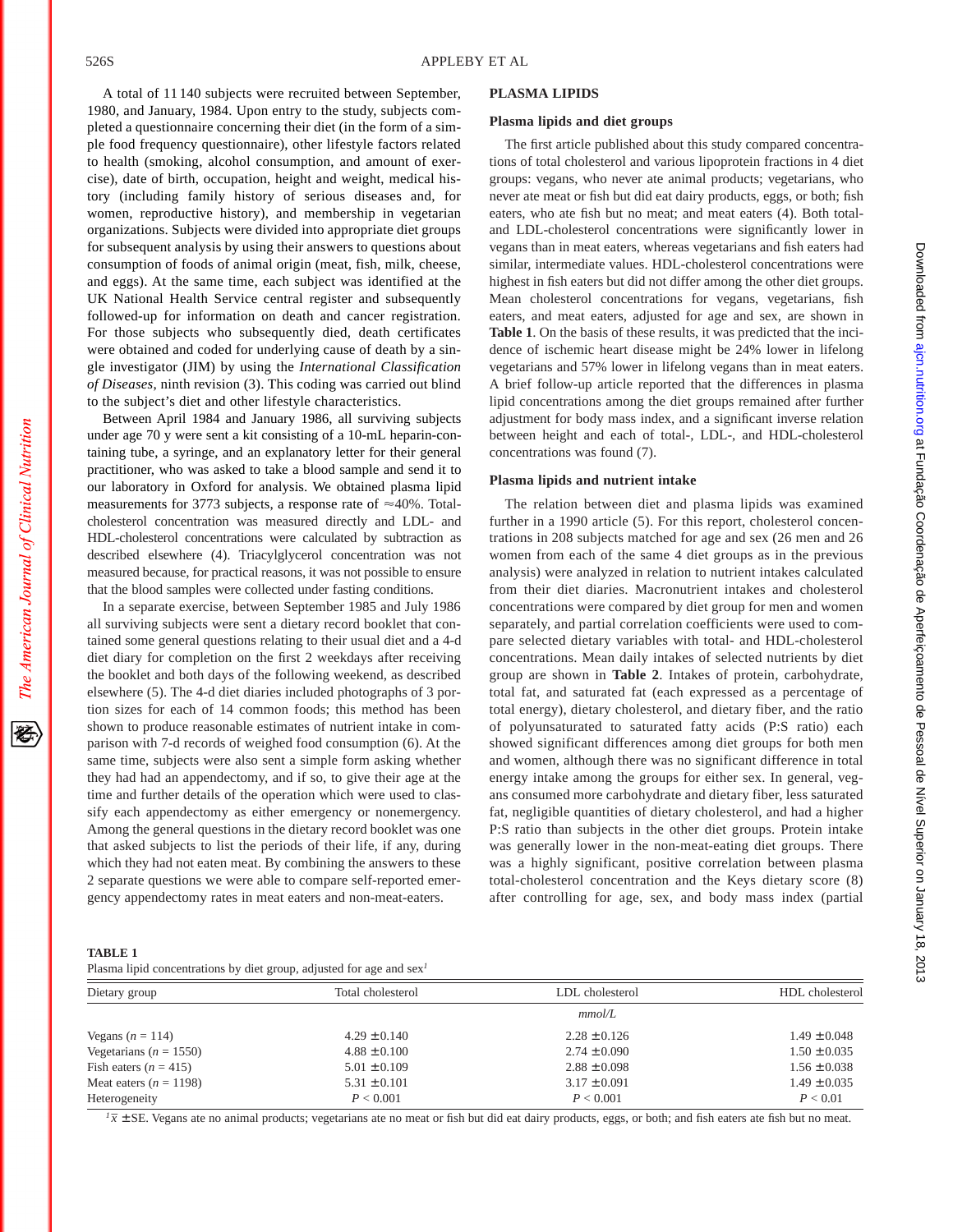$r = 0.37$ ;  $P < 0.001$ ), with the association being much stronger than that between total cholesterol and fat intake expressed as a percentage of total energy (partial  $r = 0.15$ ;  $P < 0.05$ ). HDLcholesterol concentration was positively associated with dietary cholesterol (partial  $r = 0.14$ ;  $P < 0.05$ ) and with alcohol intake as a percentage of total energy (partial  $r = 0.26$ ;  $P < 0.001$ ). It was concluded that the nature rather than the quantity of dietary fat is an important determinant of plasma cholesterol concentration, and that both the vegetarians and the nonvegetarians in this study generally selected a fat-modified, rather than a low-fat, diet.

#### **Plasma lipids, foods, and lifestyle**

The effects of dietary, lifestyle, and physical factors on totaland HDL-cholesterol concentrations in the Oxford Vegetarian Study were discussed in an article published in 1995 in which the emphasis was on individual foods rather than broad diet groups or nutrients. Stepwise multiple linear regression was used to determine which foods, lifestyle factors, and physical factors were associated with cholesterol concentrations (9). After adjusting for age, both meat and cheese consumption were positively associated and dietary fiber intake was inversely associated with total-cholesterol concentration in both men and women. Other factors that were positively associated with totalcholesterol concentration were smoking in men and the use of saturated spreading fats in women, whereas height in men was inversely associated with total-cholesterol concentration. Tomato consumption in women was positively associated with totalcholesterol concentration, although this unexpected and previously unreported finding may have been due to chance alone. In contrast, none of the dietary factors investigated had a significant effect on HDL-cholesterol concentration (except for a positive association with the use of saturated spreading fats in women). However, alcohol use was positively associated and body mass index was inversely associated with HDL-cholesterol concentration. In **Figure 1,** the percentage differences in totaland HDL-cholesterol concentrations compared with the reference group for the factors included in the regression models are shown; for each factor, one group of subjects was designated the reference group (eg, for age, the reference group was subjects < 30 y). The results provided further evidence of the hypocholesterolemic effect of diets with high fiber contents and limited

| <b>TABLE 2</b>                                  |  |  |  |
|-------------------------------------------------|--|--|--|
| Daily nutrient intakes by diet group and $sex1$ |  |  |  |

| Diet group    | Total energy   | Protein        | Carbohydrate   | Fat            | Saturated fat  | P:S ratio       | Cholesterol | Dietary fiber  |
|---------------|----------------|----------------|----------------|----------------|----------------|-----------------|-------------|----------------|
|               | МJ             | $%$ energy     | $%$ energy     | $%$ energy     | $%$ energy     |                 | mg          | g              |
| Men           |                |                |                |                |                |                 |             |                |
| Vegan         | $10.8 \pm 0.1$ | $11.3 \pm 0.1$ | $52.5 \pm 0.3$ | $33.5 \pm 0.3$ | $6.2 \pm 0.4$  | $1.85 \pm 0.03$ | $7 \pm 1$   | $55.3 \pm 0.8$ |
| Vegetarian    | $11.0 \pm 0.1$ | $12.2 \pm 0.1$ | $47.7 \pm 0.2$ | $36.4 \pm 0.2$ | $12.1 \pm 0.6$ | $0.73 \pm 0.02$ | $267 \pm 6$ | $41.8 \pm 0.4$ |
| Fish eater    | $10.5 \pm 0.1$ | $13.6 \pm 0.1$ | $43.8 \pm 0.3$ | $38.2 \pm 0.2$ | $12.5 \pm 0.7$ | $0.73 \pm 0.02$ | $260 \pm 4$ | $37.4 \pm 0.5$ |
| Meat eater    | $10.7 \pm 0.1$ | $14.6 \pm 0.1$ | $43.0 \pm 0.2$ | $38.1 \pm 0.3$ | $13.2 \pm 0.6$ | $0.56 \pm 0.01$ | $306 \pm 5$ | $35.0 \pm 0.5$ |
| Heterogeneity | NS.            | P < 0.001      | P < 0.001      | $P = 0.045$    | P < 0.001      | P < 0.001       | P < 0.001   | P < 0.001      |
| Women         |                |                |                |                |                |                 |             |                |
| Vegan         | $8.0 \pm 0.1$  | $12.2 \pm 0.1$ | $51.4 \pm 0.3$ | $36.2 \pm 0.3$ | $7.4 \pm 0.5$  | $1.77 \pm 0.03$ | $4\pm0$     | $42.7 \pm 0.5$ |
| Vegetarian    | $8.2 \pm 0.1$  | $12.4 \pm 0.1$ | $46.4 \pm 0.2$ | $39.6 \pm 0.2$ | $14.3 \pm 0.6$ | $0.63 \pm 0.01$ | $201 \pm 3$ | $31.3 \pm 0.4$ |
| Fish eater    | $8.9 \pm 0.1$  | $12.1 \pm 0.1$ | $42.9 \pm 0.3$ | $40.5 \pm 0.2$ | $13.3 \pm 0.8$ | $0.75 \pm 0.01$ | $250 \pm 6$ | $29.4 \pm 0.4$ |
| Meat eater    | $8.2 \pm 0.1$  | $15.5 \pm 0.1$ | $43.2 \pm 0.2$ | $38.7 \pm 0.2$ | $14.2 \pm 0.8$ | $0.49 \pm 0.01$ | $266 \pm 4$ | $26.8 \pm 0.3$ |
| Heterogeneity | NS.            | P < 0.001      | P < 0.001      | $P = 0.045$    | P < 0.001      | P < 0.001       | P < 0.001   | P < 0.001      |

 $\sqrt{l}$   $\overline{x}$  ± SE. *n* = 26 M, 26 F per group; P:S, polyunsaturated fatty acids:saturated fatty acids. Vegans ate no animal products; vegetarians ate no meat or fish but did eat dairy products, eggs, or both; and fish eaters ate fish but no meat.

use of meat and cheese, and it was suggested that the exclusion of meat from the diet might result in a 15–25% reduction in risk for ischemic heart disease.

# **MORTALITY**

### **Mortality by diet group**

Mortality in the Oxford Vegetarian Study was first studied after an average of 12 y of follow-up (10). Subjects were divided into meat eaters (who ate meat at least once a week) and non-meat-eaters (all others). Most of the non-meat-eaters were vegetarian or vegan, although 23% of the non-meateaters ate meat occasionally but less than once a week, or ate fish, or both. Standardized mortality ratios (SMRs) were calculated for all causes of death, ischemic heart disease (ICD-9 410–414), and all malignant neoplasms (ICD-9 140–208), based on 404 deaths before age 80 y during the follow-up period (3). As expected, the death rate was significantly lower in the whole cohort than in the reference population of England and Wales, with SMRs (and 95% CIs) of 0.46 (0.42, 0.51) for all causes of death, 0.38 (0.30, 0.46) for ischemic heart disease, and 0.62 (0.53, 0.73) for all malignant neoplasms. The lower death rates were attributed to the so-called healthy volunteer effect and the fact that subjects were recruited from a health-conscious sector of the population. Within the cohort, death rates were lower in the non-meat-eaters than in the meat eaters for all 3 endpoints. After adjusting for differences in smoking habits, body mass index, and social class, the death rate ratios (and 95% CIs) for the non-meat-eaters compared with the meat eaters were 0.80 (0.65, 0.99) for all causes of death, 0.72 (0.47, 1.10) for ischemic heart disease, and 0.61 (0.44, 0.84) for all malignant neoplasms. The results were similar for men and women and also after restricting the analysis to subjects who had never smoked.

When the first 5 y of follow-up were excluded from the analysis, the death rate ratios became closer to unity and were no longer statistically significant, partly because the smaller number of deaths meant that the CIs were much wider [death rate ratios (and 95% CIs) for non-meat-eaters compared with meat eaters: 0.99 (0.76, 1.30) for all causes of death, 0.89 (0.51, 1.54)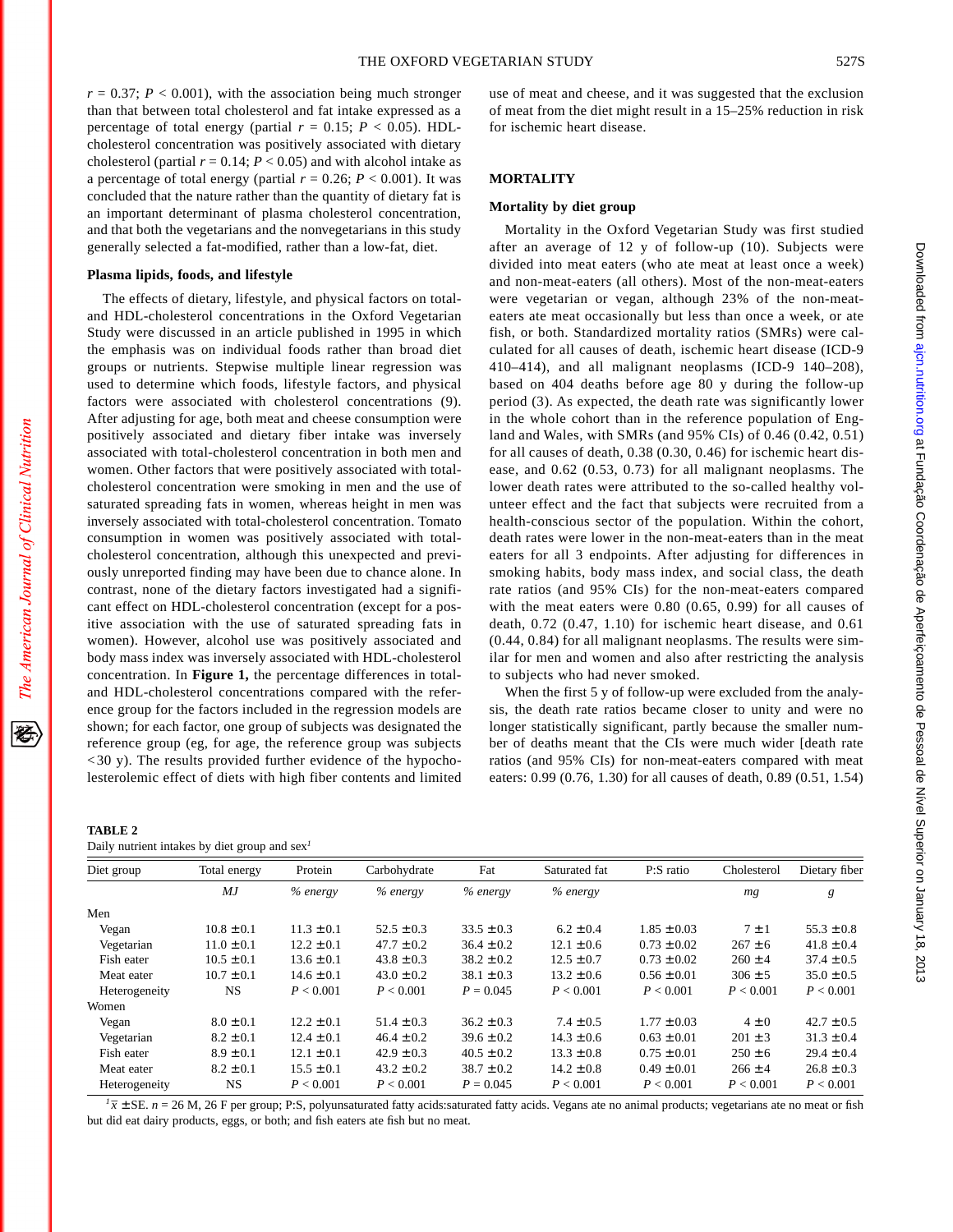

**FIGURE 1.** Percentage difference in cholesterol concentration compared with the reference group for factors having a statistically significant association with total-cholesterol concentration in men, HDL-cholesterol concentration in men, total-cholesterol concentration in women, and HDL-cholesterol concentration in women (9). Where bars do not appear, the factor concerned does not have a statistically significant association with that combination of sex and cholesterol fraction. One unit of alcohol was defined as 1 glass of wine, 1 measure of spirit, or a half-pint of beer or cider. \* Reference group.

for ischemic heart disease, and 0.89 (0.60, 1.32) for all malignant neoplasms]. These large reductions in the apparent effect of diet group may be because the healthy volunteer effect was more pronounced in the vegetarian subjects, who were likely to have been more strongly motivated and, therefore, generally healthier than the nonvegetarian subjects at recruitment. It is also likely that there was some crossover among diet groups during the first 5 y of the study, which would dilute the apparent benefits of a meatless diet. The largest benefit noted, for mortality from all malignant neoplasms, is not in accord with the results of a recent meta-analysis of vegetarian cohort studies (11). It is also difficult to interpret results for such an all-embracing endpoint as death from all malignant neoplasms, and thus the more recent analysis of mortality data from the study described below concentrates on ischemic heart disease as a more clearly defined endpoint.

#### **Mortality in relation to foods, animal fats, and dietary fiber**

The effects of various dietary factors on mortality from ischemic heart disease and all causes of death were examined in a recent analysis (12). Subjects were grouped not only according to their diet (meat eater, semivegetarian, or vegetarian/vegan),

but also by their consumption of meat, eggs, milk, cheese, fish, green vegetables, carrots, fresh or dried fruit, nuts, and alcohol, according to the answers they provided on the recruitment questionnaire. Subjects were also divided into thirds by estimated intake of total fat, saturated fat, and dietary cholesterol from land animal sources, and into thirds by estimated dietary fiber intake based on their reported consumption of fiber-rich foods. Attention was paid to the possibility of previous cardiovascular disease or diabetes at recruitment, with the main analysis restricted to subjects with no history of preexisting disease. All death rate ratios were adjusted for age, sex, smoking, and social class, and comparisons were made without reference to an external population as was the case in the earlier article. The analysis included a total of 525 deaths before age 80 y during an average of 13.3 y of follow-up; 392 of the deaths were in subjects with no history of cardiovascular disease or diabetes at recruitment, including 64 deaths from ischemic heart disease. Vegetarians and vegans had lower mortality than meat eaters (defined as subjects eating meat at least once a week) for both ischemic heart disease and all causes of death [death rate ratios (and 95% CIs): 0.63 (0.42, 0.93) and 0.91 (0.75, 1.09), respec-

The American Journal of Clinical Nutrition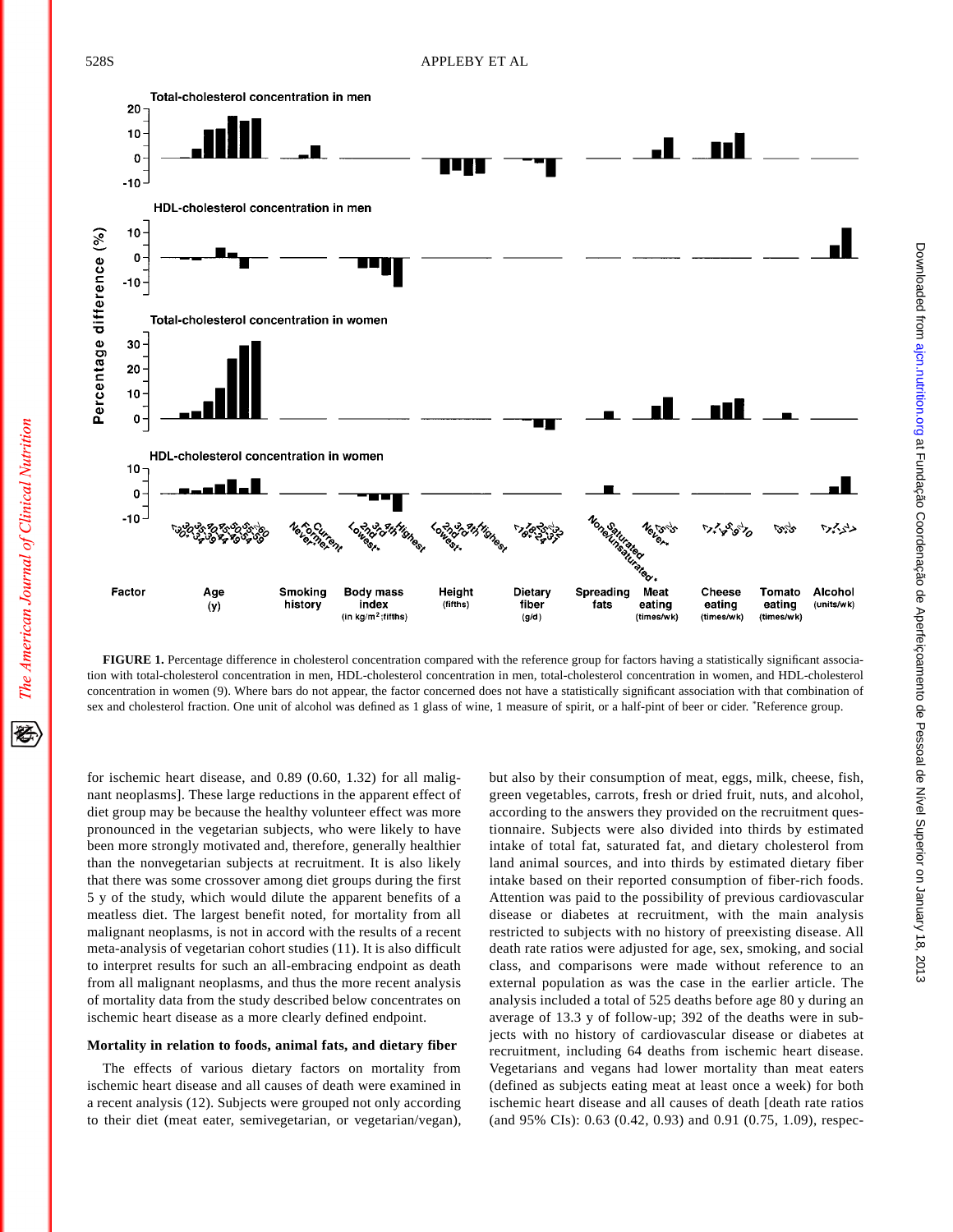#### THE OXFORD VEGETARIAN STUDY 529S

| Dietary factor                | Group                                                                | Death rate ratio (95% CI)                          | <b>Trend</b> |
|-------------------------------|----------------------------------------------------------------------|----------------------------------------------------|--------------|
| Diet group                    | Meat eater<br>Semi-vegetarian<br>Vegetarian/vegan                    | 1<br>$1.08$ (0.47 - 2.48)<br>$0.83(0.48 - 1.43)$   | <b>NS</b>    |
| Meat                          | None eaten<br>Less than daily<br>Daily                               | 1<br>$1.53(0.84 - 2.79)$<br>$1.18(0.64 - 2.18)$    | <b>NS</b>    |
| Eggs<br>(per week)            | < 1<br>$1-5$<br>6+                                                   | 1<br>$1.28$ $(0.59 - 2.79)$<br>2.68 (1.19 - 6.02)* | P < 0.01     |
| Milk<br>(pints per day)       | Less than half<br>Half<br>More than half                             | 1<br>$0.76$ $(0.40 - 1.43)$<br>$1.50(0.81 - 2.78)$ | NS           |
| Cheese<br>(excluding cottage) | < Once per week<br>1-4 times per week<br>$\geq$ 5 times per week     | 1<br>$1.23$ (0.45 - 3.35)<br>$2.47(0.97 - 6.26)$   | P < 0.01     |
| Total animal fat              | <b>Lowest third</b><br>Middle third<br>Highest third                 | 1<br>$1.79(0.78 - 4.09)$<br>$3.29$ (1.50 - 7.21)** | P < 0.01     |
| <b>Saturated animal fat</b>   | <b>Lowest third</b><br>Middle third<br><b>Highest third</b>          | 1<br>$2.11(0.94 - 4.74)$<br>$2.77$ (1.25 - 6.13)*  | P < 0.01     |
| Dietary cholesterol           | <b>Lowest third</b><br>Middle third<br><b>Highest third</b>          | 1<br>$1.81(0.77 - 4.29)$<br>$3.53$ (1.57 - 7.96)** | P < 0.001    |
| Fish                          | Never eaten<br>< Once per week<br>⊵ Once per week                    | 1<br>$1.21(0.62 - 2.38)$<br>$1.23(0.70 - 2.17)$    | NS           |
| Green vegetables              | < Once per week<br>1-4 times per week<br>$\geq$ 5 times per week     | 1<br>$1.19(0.42 - 3.40)$<br>$1.34(0.47 - 3.84)$    | <b>NS</b>    |
| Carrots                       | < Once per week<br>1-4 times per week<br>$\geq$ 5 times per week     | 1<br>$0.57(0.30 - 1.08)$<br>$0.76$ (0.37 - 1.57)   | <b>NS</b>    |
| Fresh or dried fruit          | < 5 times per week<br>5-9 times per week<br>$\geq$ 10 times per week | 1<br>$1.07(0.58 - 1.96)$<br>$0.89(0.44 - 1.80)$    | <b>NS</b>    |
| <b>Nuts</b>                   | < Once per week<br>1-4 times per week<br>$\geq$ 5 times per week     | 1<br>$1.19(0.68 - 2.10)$<br>$0.87(0.45 - 1.68)$    | NS           |
| Dietary fiber                 | <b>Lowest third</b><br><b>Middle third</b><br><b>Highest third</b>   | 1<br>$1.92(0.77 - 4.79)$<br>$2.25(0.92 - 5.53)$    | <b>NS</b>    |
| Alcohol                       | < 1 unit per week<br>1-7 units per week<br>> 7 units per week        | 1<br>$1.31(0.74 - 2.34)$<br>$1.02(0.51 - 2.03)$    | NS           |

**FIGURE 2.** Death rate ratios (and 95% CIs) for ischemic heart disease for selected dietary factors, each adjusted for age, sex, smoking, and social class, in subjects with no history of cardiovascular disease or diabetes at recruitment. The area of each square is proportional to the number of deaths from ischemic heart disease in that group. Semi-vegetarian was defined as eating meat less than once a week, eating fish, or both. \* *P* < 0.05; \*\**P* < 0.01 by Fisher's *z* test.

tively] but these effects were reduced when subjects with a history of cardiovascular disease or diabetes were excluded [death rate ratios (and 95% CIs): 0.83 (0.48, 1.43) for ischemic heart disease and 1.02 (0.82, 1.27) for all causes of death]. The most striking results from the analysis were the strong positive associations between increasing consumption of animal fats and ischemic heart disease mortality [death rate ratios (and 95% CIs) for the highest third of intake compared with the lowest third in subjects with no prior disease were 3.29 (1.50, 7.21) for total animal fat, 2.77 (1.25, 6.13) for saturated animal fat, and 3.53 (1.57, 7.96) for dietary cholesterol; *P* for trend: <0.01,

The American Journal of Clinical Nutrition

经

 $< 0.01$ , and  $< 0.001$ , respectively]. In contrast, no protective effects were noted for dietary fiber, fish, or alcohol consumption. Consumption of eggs and cheese were both positively associated with ischemic heart disease mortality in these subjects (*P* for trend, < 0.01 for both foods). In **Figure 2,** the ischemic heart disease death rate ratios compared with the reference group for each of the selected dietary factors are shown. The effects of individual foods on all-cause mortality were generally indeterminate, although there was a suggestion of an inverse association with nut consumption and a U-shaped relation with the consumption of both eggs and milk.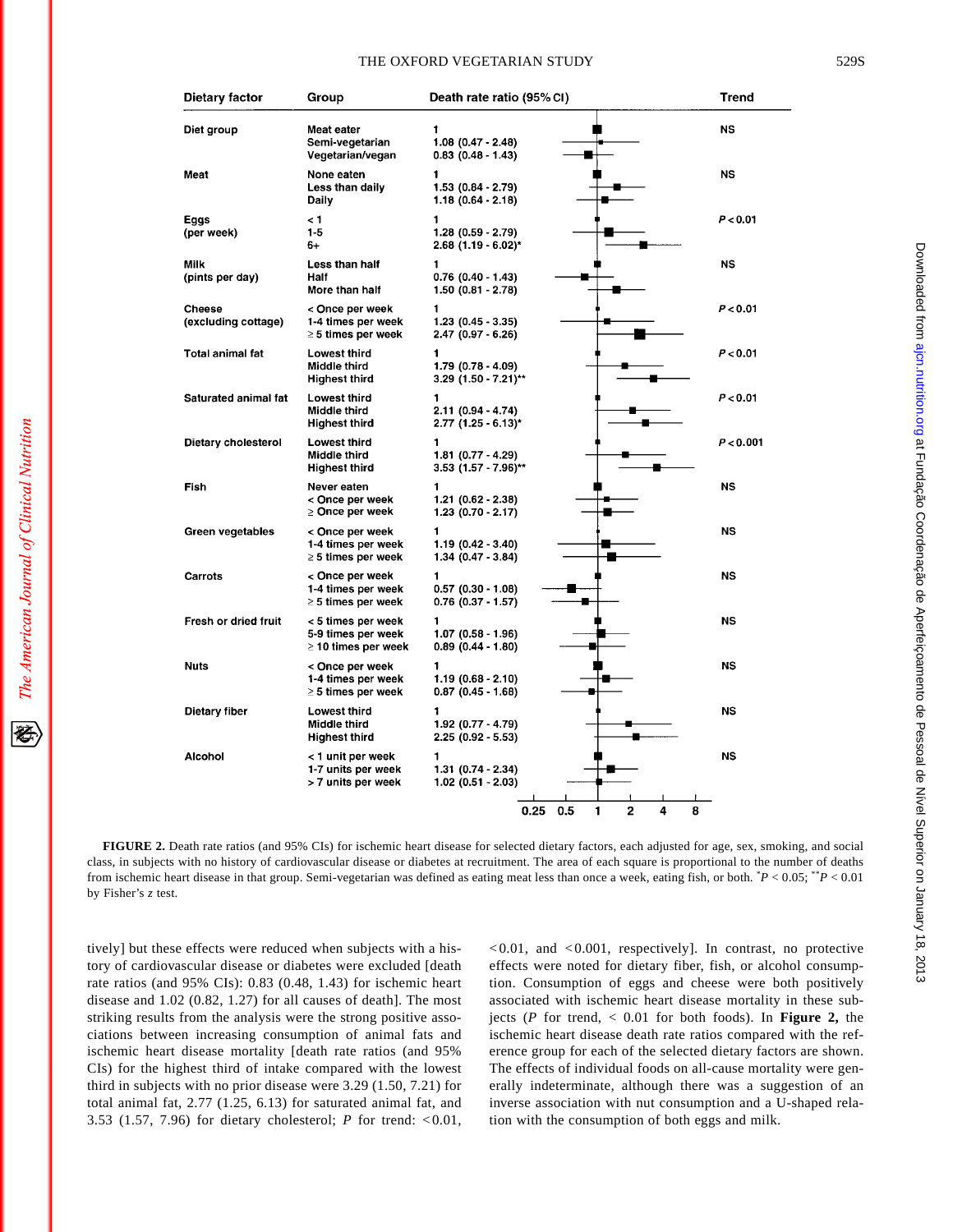The American Journal of Clinical Nutrition

# **OTHER ASPECTS OF HEALTH AND DISEASE**

#### **Comparison of emergency appendectomy rates by diet group**

Dietary factors, including consumption of potatoes, other vegetables, and sugar, have been shown to be associated with acute appendicitis in Britain (13). Data from the Oxford Vegetarian Study were used to compare self-reported emergency appendectomy rates by diet group in 4852 subjects who had simultaneously completed both an appendectomy form and a separate dietary record booklet giving details of their lifetime history of meat consumption (14). The proportion of subjects that reported an emergency appendectomy was higher in lifelong meat eaters (10.7%) than in either lifelong non-meat-eaters (7.8%) or those who had stopped eating meat (8.0%), and the surgery was performed at an earlier age in the meat eaters (mean ages at operation: 18.9, 26.0, and 19.6 y, respectively). The overall age-adjusted emergency appendectomy rate ratio for non-meat-eaters compared with meat eaters was 0.47 (95% CI, 0.35, 0.65), an effect large enough to be real despite the unreliability of retrospective self-reported data concerning medical interventions. Unfortunately, the data did not allow for reliable testing of other hypotheses, and therefore meat consumption may simply be a marker for another dietary, lifestyle, or socioeconomic factor in this instance.

#### **Sex hormone concentrations in male vegans and omnivores**

In an investigation of factors thought to influence the risk of developing prostate cancer, concentrations of total testosterone, total estradiol, and sex hormone binding globulin (SHBG) were determined using plasma samples from 108 male subjects (51 vegans and 57 omnivores) who were nonsmokers, were not using longterm medication, and had no history of cardiovascular disease (15). There were no significant differences in mean concentrations of testosterone (total or free) or estradiol between vegans and omnivores, but SHBG was 23% higher in the vegans ( $P = 0.001$ ). In 40 of these subjects who completed a diet diary, there were statistically significant correlations (adjusted for age, body mass index, and diet group) between total testosterone and polyunsaturated fatty acid intake (partial  $r = 0.37$ ), and between SHBG and each of total fat, saturated fatty acids, polyunsaturated fatty acids, and alcohol (partial  $r = 0.43, 0.46, 0.33,$  and  $-0.39$ , respectively).

#### **Thyroid-stimulating hormone in male vegans**

The soil in some parts of Britain is deficient in iodine. The most important dietary source of iodine in the general population is dairy products, partly due to the high iodine content of some cattle feed. Therefore, vegans in Britain may be at risk for iodine deficiency (16). To explore this hypothesis, thyroid stimulating hormone (TSH) concentration was measured in plasma samples from 48 vegan and 53 omnivorous men (17). The geometric mean TSH concentration, adjusted for age and body mass index, was 47% higher in the vegans than in the omnivores ( $P = 0.001$ ). Five vegans but none of the omnivores had a TSH concentration above the reference upper limit of 5 mU/L ( $P = 0.022$ ), although only one of these subjects was found to have a thyroxine concentration below the reference range of 70–140 nmol/L. The 3 subjects with the highest TSH concentrations (but no others) all reported taking kelp supplements regularly; kelp is a rich source of iodine. After excluding the results for these subjects, the adjusted geometric mean TSH concentration was still 29% higher in the vegans ( $P = 0.012$ ). It was concluded that the use of kelp can be associated with raised TSH and that the iodine intake of vegans who do not take kelp or other suitable supplements may be low and requires further investigation.

## **Asymptomatic hypothyroidism and hypercholesterolemia**

The relation between biochemically diagnosed hypothyroidism and plasma cholesterol concentration was discussed in an article published in 1991 (18). Thyroid function tests were performed on 3 groups: 272 apparently healthy subjects (179 vegetarians, 93 meat eaters) with plasma cholesterol concentrations >7 mmol/L; 90 subjects who were matched for age, sex, and diet group and had plasma cholesterol concentrations <4.1 mmol/L; and 25 randomly-selected subjects. Of the subjects with high plasma cholesterol, 5.9% had biochemical evidence of hypothyroidism (5.0% of the vegetarians and 7.5% of the meat eaters; difference not significant) compared with none from either the low plasma cholesterol group or the randomly selected group. Most of these subjects with hypothyroidism had thyroid microsomal antibodies (some at very high titres) indicating that the etiology was probably autoimmune. It was concluded that hypothyroidism is relatively common in apparently healthy people with raised plasma cholesterol concentrations, but is no more common in vegetarians than in meat eaters.

# **Alcohol intake and cardiovascular-related disease**

Data from the Oxford Vegetarian Study were used to test the hypothesis that the U-shaped curve relating alcohol consumption and cardiovascular disease may be an artifact of selection whereby individuals with high consumption and high risk of disease migrate to a low- or zero-consumption category just before inclusion. Standardized rates of self-reported previous cardiovascular-related disease were compared by diet group (meat eater, fish eater, vegetarian, vegan), smoking habits, alcohol consumption, and social class for men and women separately (19). There was no significant association between reported cardiovascularrelated disease and alcohol consumption for either men or women, thus the data did not support the hypothesis. However, there was an association between diet group and cardiovascularrelated disease in women, with a 15% excess in the observed number of meat-eating women with previous disease compared with the expected number after adjustment for age, smoking, drinking, and social class. A similar, though smaller, 8% excess of cardiovascular-related disease was found in male meat eaters.

# **FUTURE STUDY**

The Oxford Vegetarian Study has largely achieved its aims. Mortality in the vegetarian subjects has been evaluated and compared with that of the nonvegetarian control subjects for major causes of death. The plasma lipid concentrations of different diet groups have been compared and we have examined the effects of different foods and nutrients on these concentrations. In substudies, we have *1*) compared hormone concentrations in male vegans and omnivores, *2*) investigated the prevalence of hypothyroidism in hyperlipidemic subjects, *3*) compared emergency appendectomy rates of meat eaters and non-meat-eaters, and *4*) studied the relation between previous cardiovascular-related disease and alcohol consumption.

The size of the study has precluded meaningful investigation of the mortality from and incidence of specific diet-related cancers. Over time, the numbers of cases and deaths from specific cancers will rise, but the gap between recruitment and the event